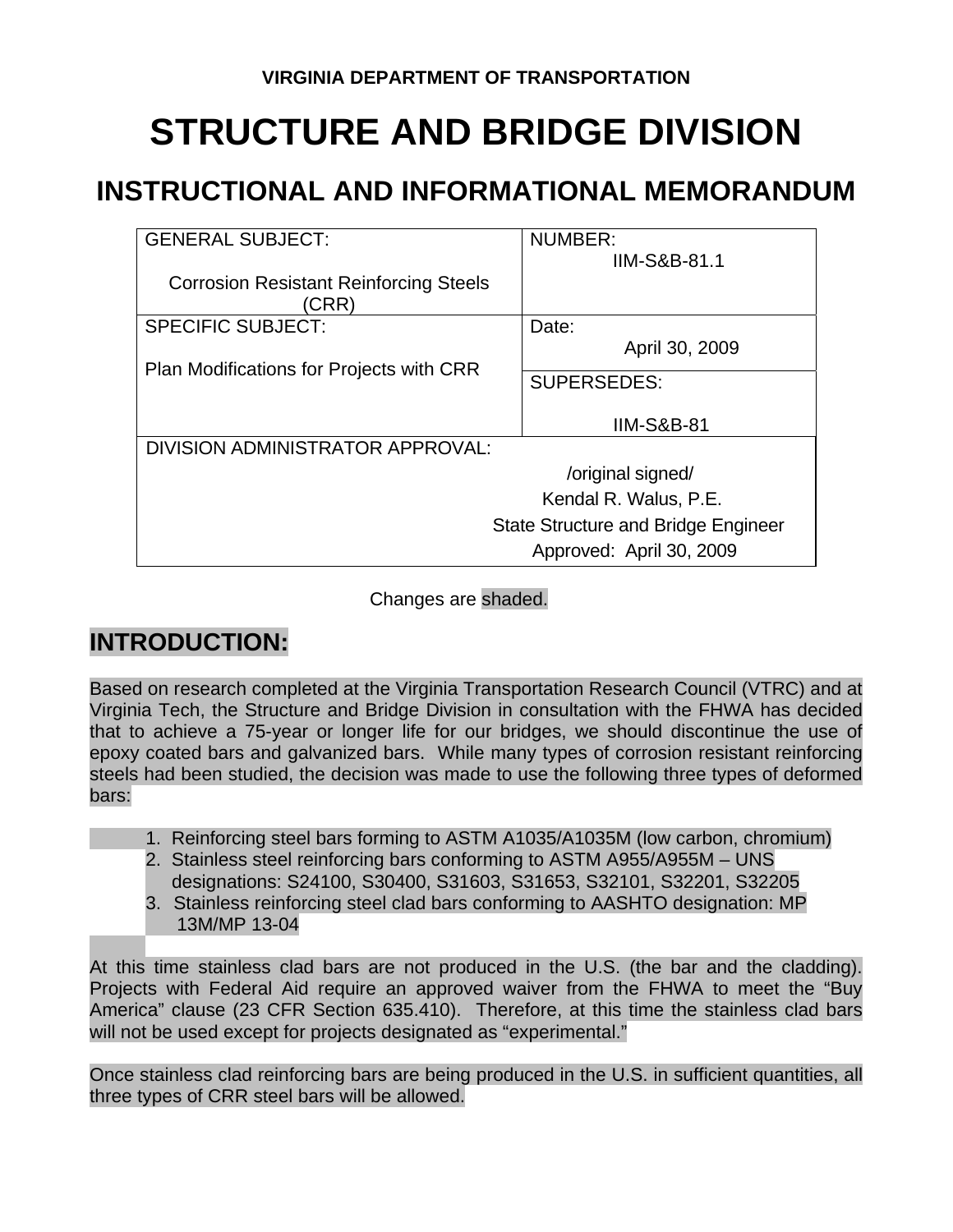### **DESIGNATED PROJECTS:**

For designated projects with corrosion resistant reinforcing steel (CRR), the following changes must be made to the plan sheets:

## **TITLE (FRONT) SHEET:**

**GENERAL NOTES:** The following notes will replace the current reinforcing steel note. Information in double parenthesis is for designer information only.

All reinforcing steel shall be deformed and shall conform to ASTM A615 Grade 60 except for reinforcing steel noted as CRR (corrosion resistant reinforcement) indicated on plan sheets and in the reinforcing steel schedule. All reinforcing bar dimensions on the detailed drawings are to centers of bars except where otherwise noted and are subject to fabrication and construction tolerances. *((Note: Some of the bars in the reinforcing steel schedule will be black bars while others may be CRR.))*

Reinforcing steel noted as epoxy coated or galvanized on plan sheets or in the reinforcing steel schedule shall be corrosion resistant reinforcement. *((This note is needed so that the current standards can be used without modifications. After full implementation of CRR in January 2010 the reinforcement notes will be changed on the applicable standards.))*

Corrosion resistant reinforcing steels shall conform to one of the two types (ASTM A1035 or stainless steel) listed in the copied note. The minimum yield strength shall be: 100 ksi for ASTM 1035 and 60 ksi for stainless steel. *((This note is needed as the minimum yield strength for ASTM A1035 reinforcing steel is greater than 60 ksi)).*

If a specific CRR type is to be designated for the project, the third note above will be replaced by one of the following:

#### FOR DESIGNATED PROJECTS WITH ASTM A1035 REINFORCING STEEL:

As an FHWA / STATE experimental project, the reinforcement designated as corrosion resistant shall be ASTM A1035 reinforcing steel. The minimum yield strength shall be 100 ksi. No substitutions shall be allowed.

#### FOR DESIGNATED PROJECTS WITH STAINLESS REINFORCING STEEL:

As an FHWA / STATE experimental project, the reinforcement designated as corrosion resistant shall be stainless reinforcing steel. The minimum yield strength shall be 60 ksi. No substitutions shall be allowed.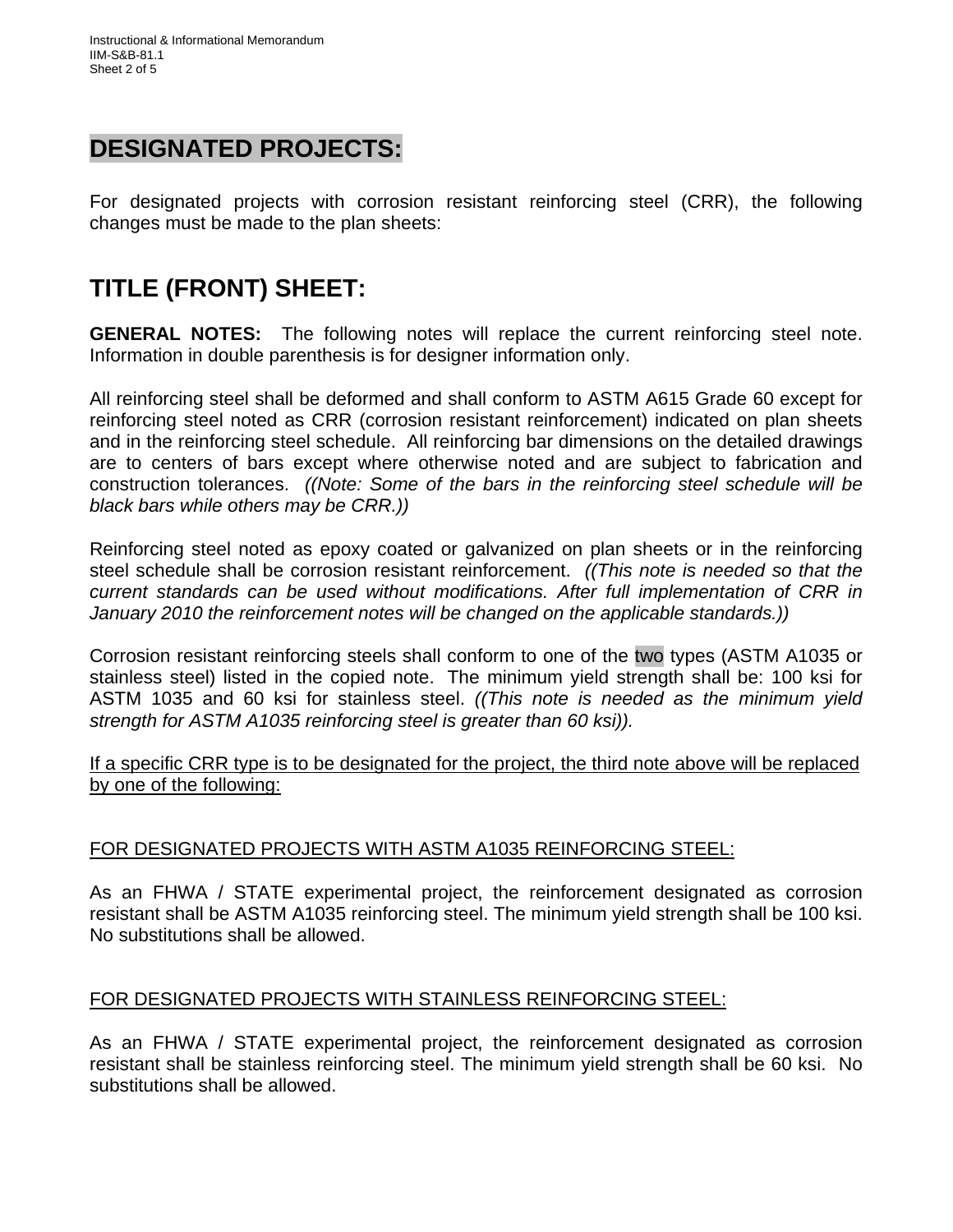#### FOR DESIGNATED PROJECTS WITH STAINLESS CLAD REINFORCING STEEL:

As an FHWA / STATE experimental project, the reinforcement designated as corrosion resistant shall be stainless clad reinforcing steel. The minimum yield strength shall be 60 ksi. No substitutions shall be allowed.

#### **QUANTITY TABLES SHEET:**

There are four bid items in the Trns.port for corrosion resistant reinforcing steel. The item codes are listed in the office practice, Manual of the Structure and Bridge Division, Volume V – Part 2, Chapter 3 as follows:

| File number | <b>CRR Location</b>                                   | <b>Item Code</b> |
|-------------|-------------------------------------------------------|------------------|
| 03.06-1     | Bridge superstructure                                 | 61704            |
| 03.07-1     | Bridge substructure                                   | 65204            |
| 03.09-1     | Structural widening or repair superstructure<br>68104 |                  |
| $03.10 - 1$ | Structural widening or repair substructure            | 69104            |

For CRR projects already completed with epoxy coated reinforcement, the title(s) in the quantity block(s) need to be changed from "Epoxy coated reinforcing steel" to "Corrosion resistant reinforcing steel."

## **STANDARD SHEETS:**

At the present, some standard sheets specify bars to be epoxy coated or galvanized, for example, prestressed concrete beam sheets, concrete parapets and railing, etc. Until full implementation in 2010, there will be projects without CRR and those with CRR steels. For CRR projects, no changes need to be made to the standard sheet as this is covered by the second reinforcing steel note indicated in the GENERAL NOTES on the first page of this memorandum: "Reinforcing steel noted as epoxy coated or galvanized on plan sheets or in the reinforcing steel schedule shall be corrosion resistant reinforcement." The affected standards will be revised prior to full implementation of CRR.

## **REINFORCING STEEL SCHEDULE:**

Bars designated as CRR need to be shown as CORROSION RESISTANT REINFORCE-MENT in the reinforcing steel schedule.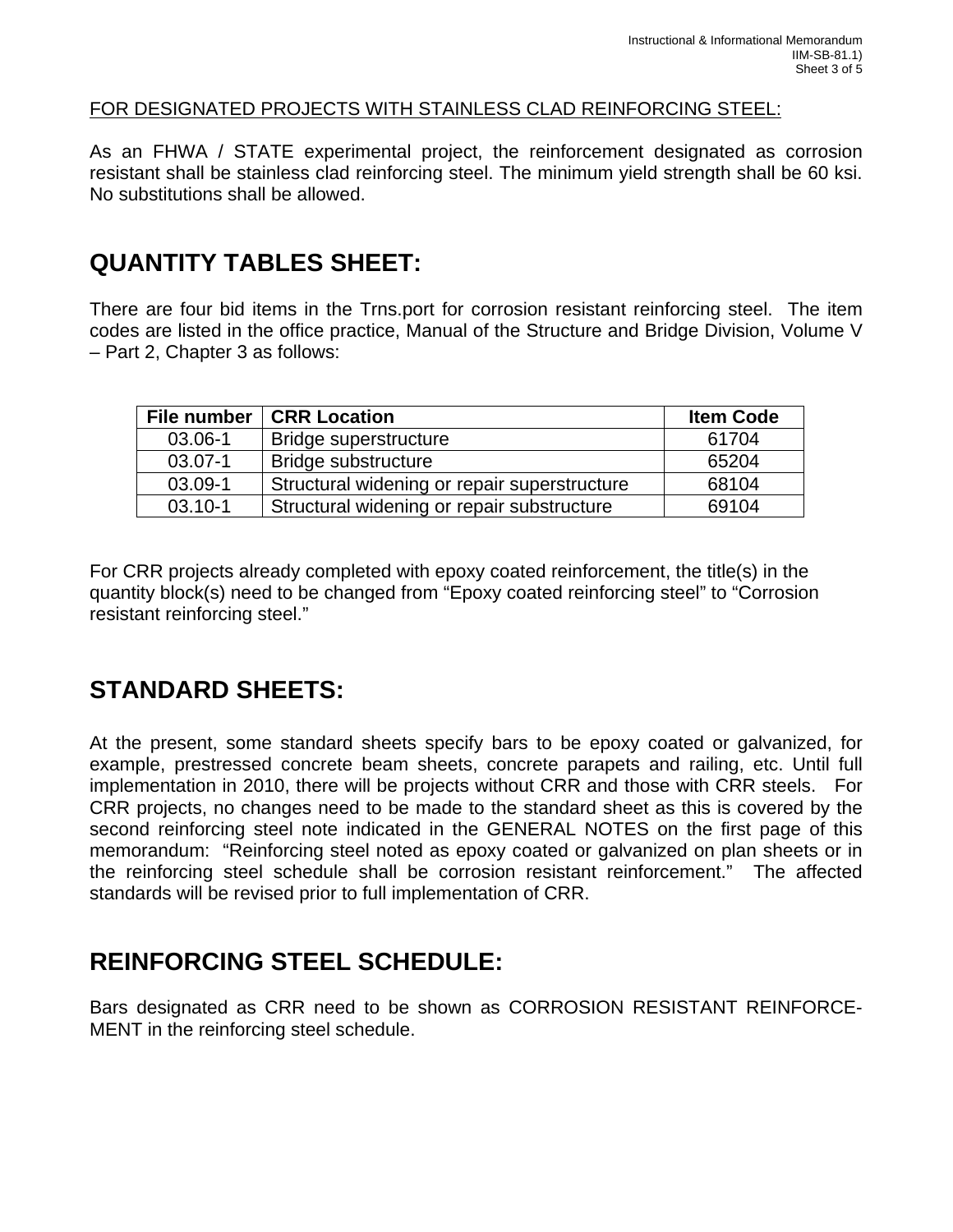## **WHAT STEEL IS TO BE DESIGNATED AS CRR?**

For designated projects with CRR, all reinforcement that is currently noted as being either epoxy coated or galvanized will be changed to CRR. For reference, see VDOT Modifications to the AASHTO *Standard Specifications for Highway Bridges* (Articles 8.22.5 and 8.22.6) and the VDOT Modifications to the *LRFD Bridge Design Specifications* (IIM-S&B-80) with the following clarifications:

 Abutment neatwork: Applies to all abutment types including semi-integral and full integral and to slabs with deck extensions.

 Pier caps under joints: All reinforcement in pier except that extending from below into cap such as columns, piles, stem, etc.

 Pile caps under joints: All reinforcement in pier except that extending from below into cap such as columns, piles, stem, etc.

#### **DESIGN ISSUES:**

Design is to be based on a yield strength of 60 ksi for all three types of CRR.

Hooks, lap lengths and development lengths are in accordance with the design specifications using a yield strength of 60 ksi. See also the office practice (Manual of the Structure and Bridge Division, Volume V – Part 2, Chapter 7, file nos. 07.100.3 and 07.101-1 thru -3).

#### **TIMETABLE FOR CRR IMPLEMENTATION:**

| Ad date | <b>Projects</b>     | <b>Notes</b>                                                                                                                                                                                      |
|---------|---------------------|---------------------------------------------------------------------------------------------------------------------------------------------------------------------------------------------------|
| 2008    | Designated projects | All three types of CRR were allowed                                                                                                                                                               |
| 2009    | Designated projects | Fifteen projects are considered FHWA/VDOT<br>experimental projects and a specific type of CRR is<br>designated. Other projects may be designated for CRR<br>in which case both types are allowed. |
| 2010    | All projects        | Both types of CRR are allowed                                                                                                                                                                     |

NOTE: The full implementation date set for 2010 may be adjusted pending the outcome of the fifteen experimental projects being advertised in 2009.